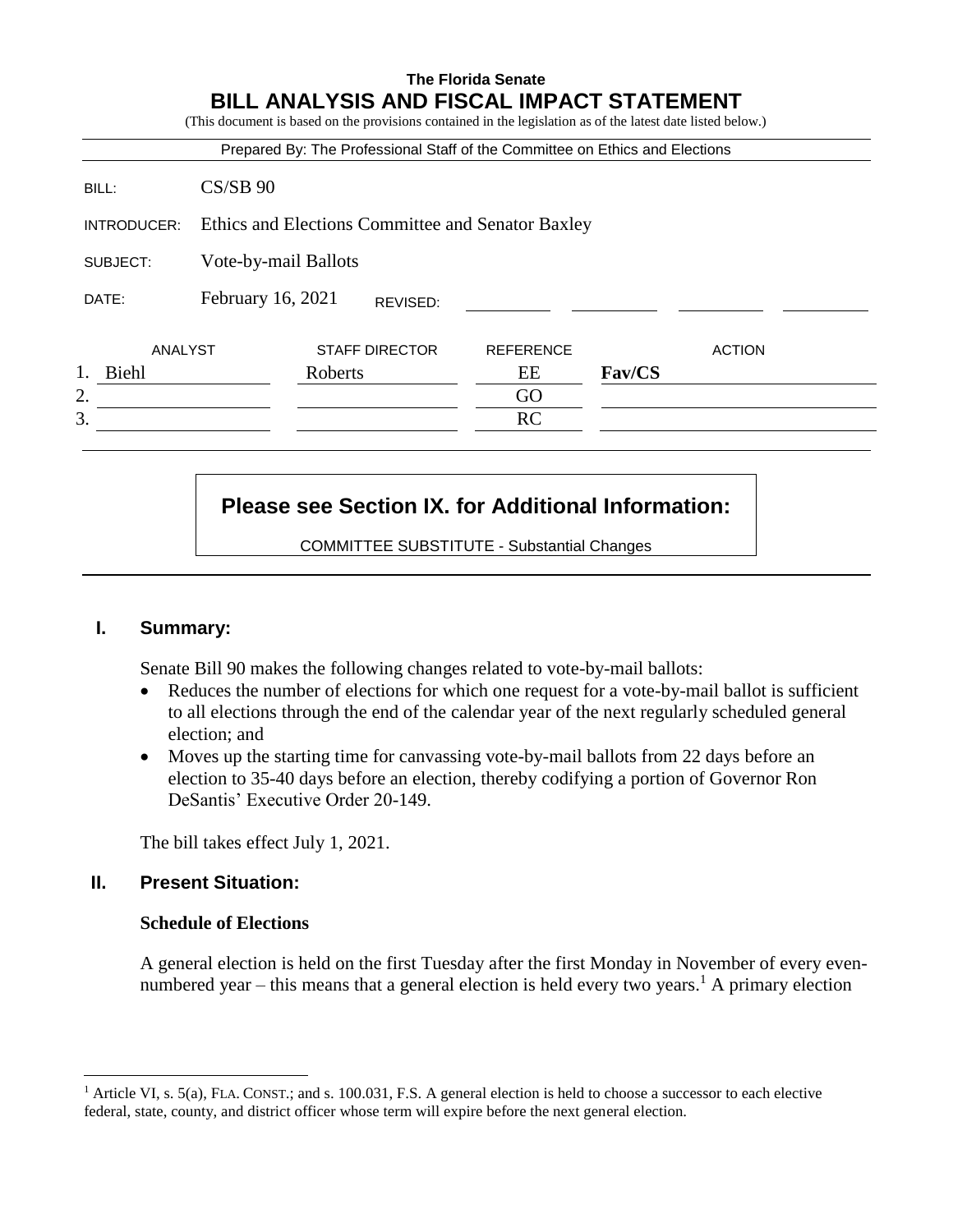is held 11 weeks before each general election.<sup>2</sup> The dates for the next primary election and general election are:

- Primary election August 23, 2022; and
- General election November 8, 2022.

# **Vote-by-Mail Generally**

Florida law allows a voter to request a vote-by-mail (VBM) ballot, which the voter can either return via mail or drop off at an authorized site in lieu of having to vote at the polls during early voting or on Election Day. A voter does not need to provide a reason for a VBM ballot request. A request for a VBM ballot can be made in person or in writing.<sup>3</sup>

## **Effective Period for Vote-by-Mail Ballot Requests**

Florida law provides that one request from a voter for a VBM ballot is sufficient to receive a VBM ballot for all elections through the end of the calendar year of the second ensuing regularly scheduled general election,<sup>4</sup> unless the voter indicates at the time of the request the elections for which he or she would like to receive a VBM ballot.<sup>5</sup> A request for a VBM ballot may be considered canceled when any first-class mail sent by the supervisor of elections (supervisor) to the voter is returned as undeliverable.<sup>6</sup>

Since the establishment of Florida's absentee/vote-by-mail program, the number of elections for which one request for a VBM ballot is sufficient has varied, including:

- All elections held within a calendar year;<sup>7</sup>
- All elections through the next regularly scheduled general election;<sup>8</sup>
- All elections through the next two regularly scheduled general elections;<sup>9</sup> and
- All elections through the end of the calendar year of the second ensuing regularly scheduled general election.<sup>10</sup>

In addition to Florida law, the federal Uniformed and Overseas Citizens Absentee Voter Act (UOCAVA) provides absentee voting requirements for federal offices for voters who are United States uniformed services members on active duty, Merchant Marine members, spouses or dependents thereof, or United States citizens residing outside of the United States.<sup>11</sup> In part, the UOCAVA requires establishment of an official post card form, known as the federal post card application (FPCA), to be used for voter registration application and absentee ballot

 $\overline{a}$ 

<sup>&</sup>lt;sup>2</sup> Section 100.061, F.S. A primary election is held to determine party nominees to be on the ballot in the general election to fill each federal, state, county, or district office.

 $3$  Section 101.62(1)(a), F.S.

<sup>4</sup> For example, under the current law, if a voter makes a general request for a VBM ballot in February 2021, then he or she would receive VBM ballots for all elections through the end of 2024, because the next two general elections will be held in November 2022 and November 2024, respectively.

 $5$  Section 101.62(1)(a), F.S.

<sup>6</sup> *Id*.

<sup>7</sup> *See, e.g.,* the 2006 Florida Statutes.

<sup>8</sup> *See, e.g.,* ch. 2010-167, s. 7, L.O.F.

<sup>9</sup> *See, e.g.,* ch. 2007-30, s. 30, L.O.F.

<sup>10</sup> *See, e.g.,* ch. 2011-40, s. 37, L.O.F.

<sup>11</sup> 52 U.S.C. 203.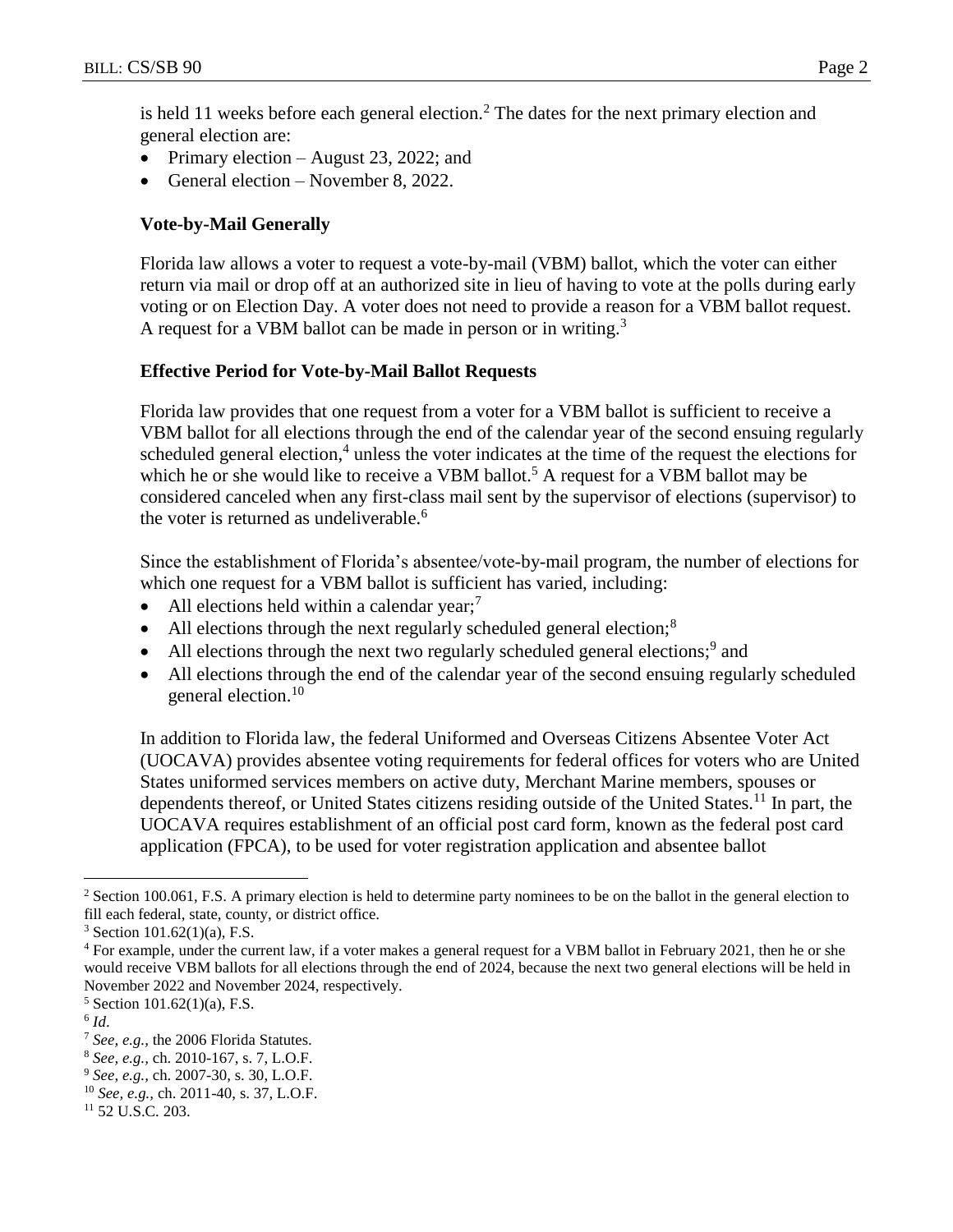application.<sup>12</sup> The UOCAVA does not specify a length of time for which one FPCA request is effective. The Federal Voting Assistance Program, which is tasked with administrative responsibilities for the UOCAVA, currently provides guidance that the FPCA request allows an eligible voter to request an absentee ballot for all federal elections in the calendar year.<sup>13</sup> The guidance further recommends that eligible voters send in a new FPCA request every January and each time they move.<sup>14</sup>

# **Starting Date for Vote-by-Mail Canvassing Period**

Florida law allows county canvassing boards<sup>15</sup> to begin canvassing VBM ballots starting at 7 a.m. on the 22nd day before an election.<sup>16</sup> In 2019, the Legislature extended this starting period from 15 days before an election to 22 days before an election.<sup>17</sup>

In 2020, at the request of the supervisors and in response to the COVID-19 pandemic, Governor Ron DeSantis issued an executive order suspending the 22-day timeframe and allowing each county canvassing board to begin canvassing VBM ballots as soon as the Logic and Accuracy  $(L&A)$  testing of the machines/equipment was completed.<sup>18</sup> The L $&A$  tests are designed to ensure the integrity and accuracy of the tabulators and voting machines.<sup>19</sup> Because the timing of these L&A tests is tied to the beginning of early voting in each county,<sup>20</sup> which varies from 10 to 15 days before an election, $^{21}$  in 2020 counties were generally able to start their VBM canvass 35 to 40 days before the primary election and general election, which is 13 to 18 days earlier than the 22 days that the current statute provides.

The media has credited the canvassing of VBM ballots prior to Election Day as one of the reasons Florida's 2020 general election went so smoothly and why results were available so much more quickly than for states, such as Pennsylvania, that had to wait until Election Day to start counting. $^{22}$ 

<sup>14</sup> *Id*.

 $\overline{a}$ 

<sup>12</sup> 52 U.S.C. ss. 20301(b)(2) and 20302(a)(4).

<sup>13</sup> Federal Voting Assistance Program, *Frequently Asked Questions About Absentee Voting*, available at [https://www.fvap.gov/guide/appendix/faq,](https://www.fvap.gov/guide/appendix/faq) last accessed February 17, 2021.

<sup>&</sup>lt;sup>15</sup> A county canvassing board is composed of the supervisor of elections; a county court judge, who acts as chair; and the chair of the board of county commissioners (s. 102.141(1), F.S.).

 $16$  Section 101.68(2)(a), F.S.

<sup>17</sup> Chapter 2019-162, s. 19, L.O.F.

<sup>&</sup>lt;sup>18</sup> Office of the Governor, Executive Order No. 20-149 (June 17, 2020), available at [https://www.flgov.com/wp](https://www.flgov.com/wp-content/uploads/orders/2020/EO_20-149.pdf)[content/uploads/orders/2020/EO\\_20-149.pdf,](https://www.flgov.com/wp-content/uploads/orders/2020/EO_20-149.pdf) last accessed February 4, 2021.

<sup>19</sup> Section 101.5612(2), F.S.

<sup>20</sup> Each supervisor must complete an L&A test on any day up to 25 days before the start of early voting (*id*.).

<sup>21</sup> *Id.*; *see also*, s. 101.657(1)(d), F.S. (counties *may* start early voting 15 days before an election, but *must* start no later than 10 days before).

<sup>22</sup> *See, e.g.*, Tampa Bay News 10 (WTSP), *Florida Counted Votes Quickly in the 2020 Election – What Happened in the Other States?* (Nov. 18, 2020), available at [https://www.wtsp.com/article/news/politics/florida-2020-election-counting/67-](https://www.wtsp.com/article/news/politics/florida-2020-election-counting/67-33b47308-7571-4c70-8afc-cfa8b872bcca) [33b47308-7571-4c70-8afc-cfa8b872bcca,](https://www.wtsp.com/article/news/politics/florida-2020-election-counting/67-33b47308-7571-4c70-8afc-cfa8b872bcca) last accessed February 4, 2021.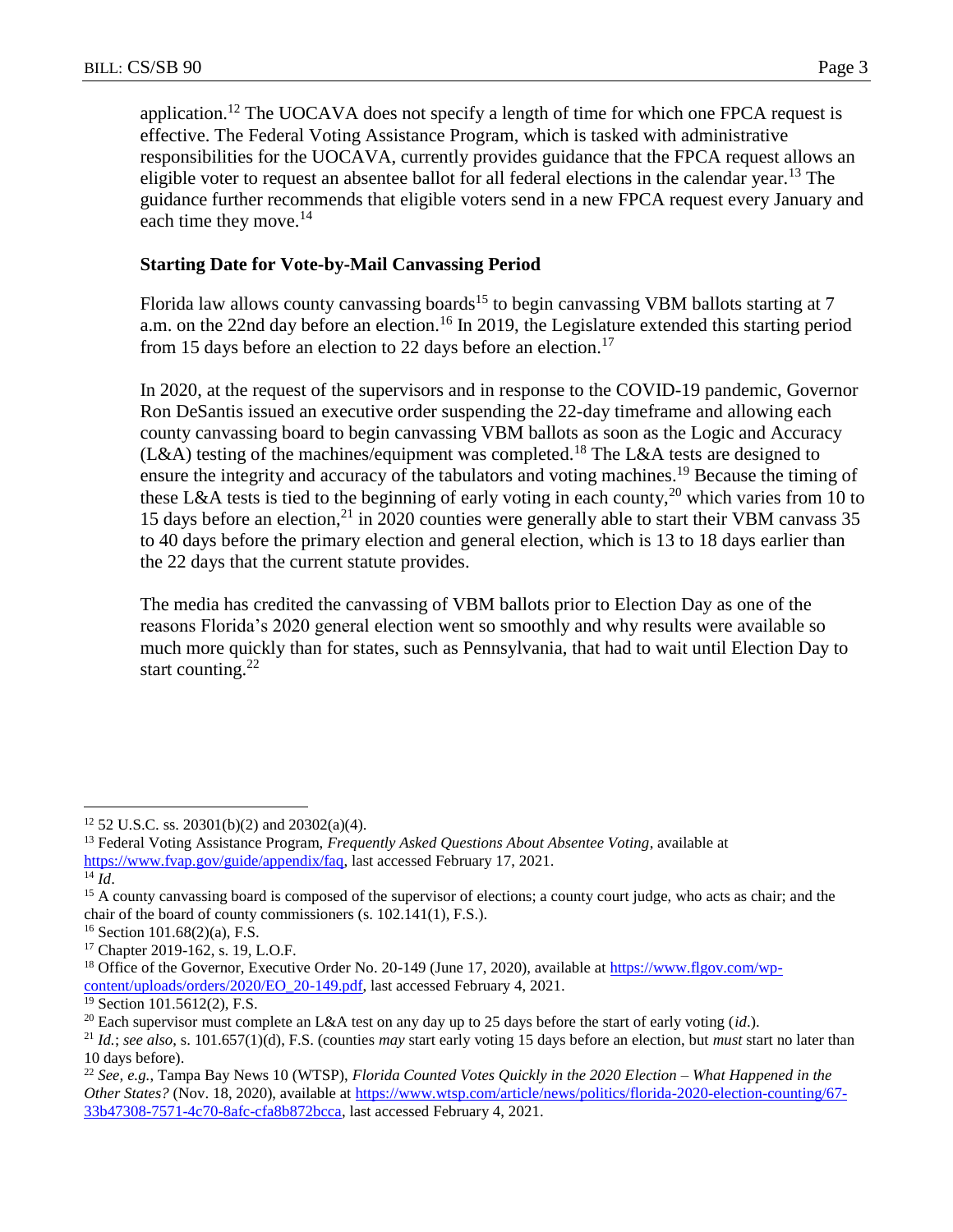# **III. Effect of Proposed Changes:**

## **Effective Period for Vote-by-Mail Ballot Requests**

The bill reduces the number of elections for which one request for a VBM ballot is sufficient to all elections through the end of the calendar year of the next regularly scheduled general election. 23

The bill specifically provides that if a voter has already submitted a VBM ballot request that would, under the current law, be effective through the end of the calendar year of the second ensuing regularly scheduled general election, he or she must resubmit a VBM ballot request after the effective date of the bill in order to receive VBM ballots for the 2022 primary election and general election.

#### **Starting Date for Vote-by-Mail Canvassing Period**

The bill codifies Section 1 of Executive Order of the Governor No. 20-149, providing that county canvassing boards may begin canvassing VBM ballots as soon as the county finishes L&A testing. In practice, this means that:

- Counties that begin early voting as soon as the statutes allow (15 days before an election) may begin VBM canvassing as early as the 40th day before an election instead of the 22nd day before an election, nearly doubling the available time; and
- Counties that wait until 10 days before an election to begin early voting can start VBM canvassing as early as the 35th day before an election instead of the 22nd day before an election, still providing an additional 13 days of counting.

This change will facilitate a more orderly election administration process and quicker reporting of results.

The bill takes effect July 1, 2021.

# **IV. Constitutional Issues:**

A. Municipality/County Mandates Restrictions:

Not applicable. Bills that affect state or local elections are exempt from Art. VII, s. 18 of the Florida Constitution.

B. Public Records/Open Meetings Issues:

None.

C. Trust Funds Restrictions:

None.

 $\overline{a}$ 

 $^{23}$  For example, under the proposed changes, if a voter makes a request for a VBM ballot on August 1, 2021, then he or she would receive VBM ballots for all elections held through December 31, 2022, which is the end of the calendar year of the next regularly scheduled general election.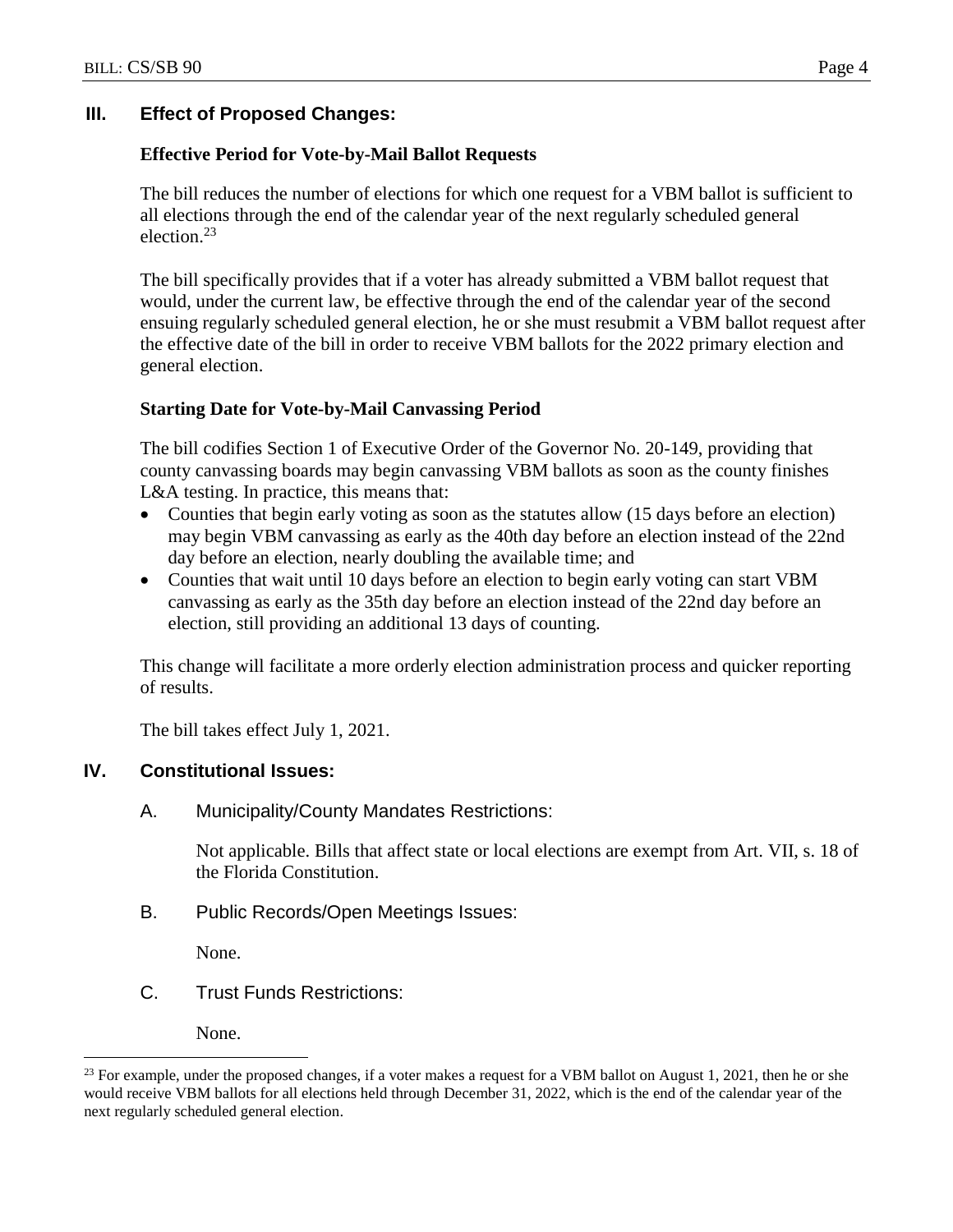D. State Tax or Fee Increases:

None.

E. Other Constitutional Issues:

None.

# **V. Fiscal Impact Statement:**

A. Tax/Fee Issues:

None.

B. Private Sector Impact:

None.

C. Government Sector Impact:

If the reduced time period for which one VBM ballot request is sufficient results in a higher total number of requests, supervisors are likely to incur additional processing costs.

## **VI. Technical Deficiencies:**

None.

## **VII. Related Issues:**

None.

## **VIII. Statutes Affected:**

This bill substantially amends the following sections of the Florida Statutes: 101.62 and 101.68.

## **IX. Additional Information:**

A. Committee Substitute – Statement of Substantial Changes: (Summarizing differences between the Committee Substitute and the prior version of the bill.)

## **CS by Ethics and Election on February 16, 2021:**

As originally filed, the bill reduced the number of elections for which one VBM ballot request is sufficient to all elections held within a calendar year of the request. The committee substitute instead reduces the number to all elections through the end of the calendar year of the next regularly scheduled general election.